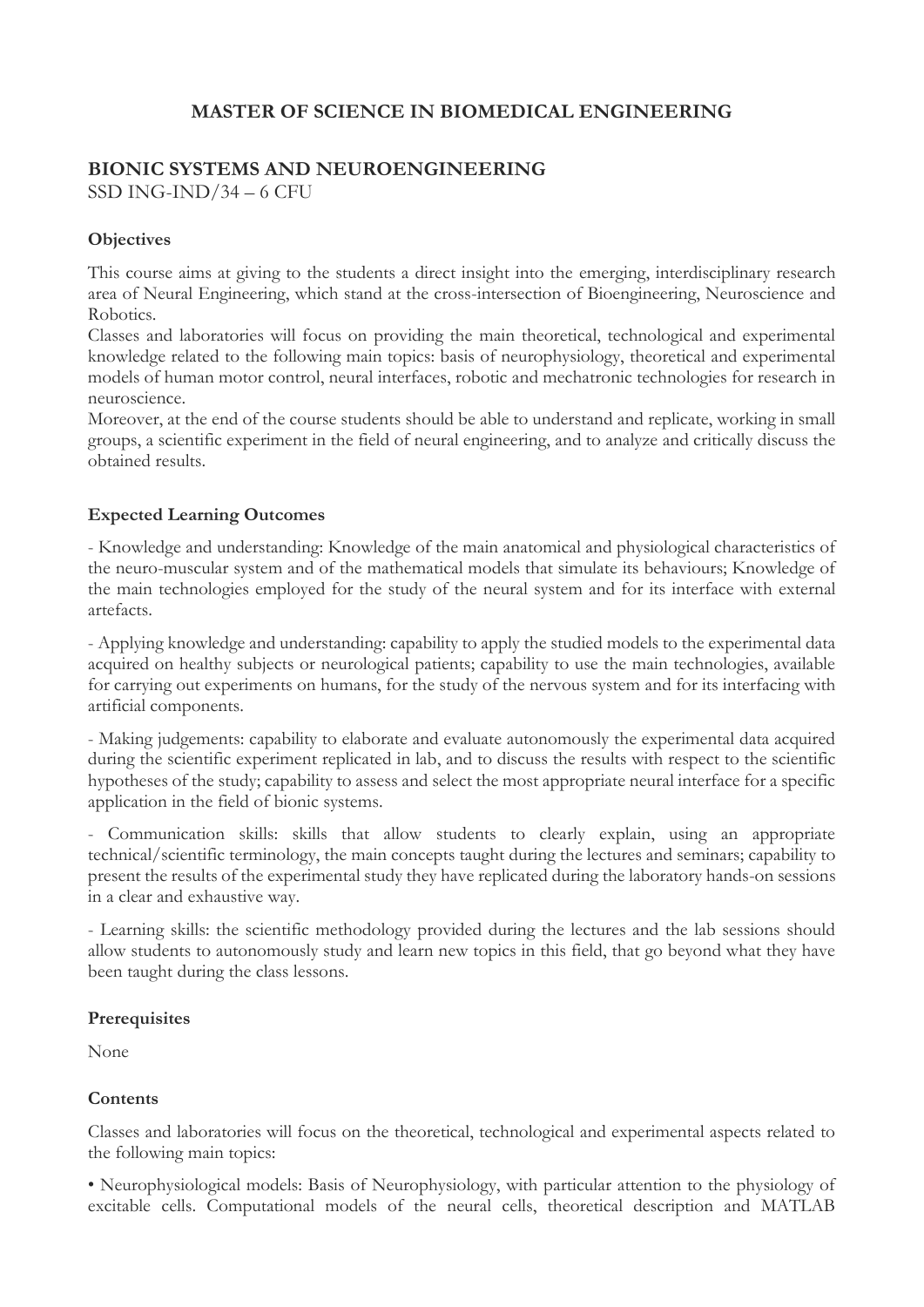simulations of Hodgkin&Huxley model, open-source simulators (NEURON) of neural connectivity. Neuromuscular models and models of spinal reflexes. (around 14 hours)

• Theoretical and experimental models of human motor control: neurophysiological basis of human motor control, description of the anatomy and function of cortico-spinal pathways, basal ganglia and cerebellum, standard theories on human motor control (equilibrium point hypothesis, minimum jerk and minimum torque-change theories); internal models for learning multiple motor tasks. (around 10 hours) • Anatomical and physiological bases of brain plasticity. Hebbian plasticity and neural networks. Involvements in learning, memory and recovery from injuries. Study of the methods for functional imaging of the activity and integrity of the brain and of sensorimotor pathways of peripheral nerves: EEG, MEG, fMRI, ENG, EMG, Evoked Potentials. Practice in the Clinical Neurophysiology laboratory. Robotic and mechatronic platforms for research on Neuroscience: Application of robotic systems for the validation of neuroscientific models. (around 6 hours)

• Neural interfaces: Invasive and Non-invasive neural interfaces to the peripheral and central nervous system. Neurophysiological requirements, classification and design criteria of invasive cortical and peripheral interfaces, bi-directional invasive interface and neural stimulation. Case studies of tf-LIFE and TIME systems and other examples of applications of invasive and non-invasive interfaces. Main techniques for the elaboration and data mining of neural signal, extraction of the useful features for the control of neuroprosthesis, computer or other technological devices. (around 6 hours) • Hands-on sessions in laboratory with the aim of replicating, working in small groups, a scientific experiment in the field of neural engineering, and of analyzing and critically discussing the obtained results. (around 14 hours)

#### **Teaching Methods**

This class is composed by a set of 16-17 lectures on the main topics of the course (around 32 hours overall), followed by 1-2 seminars on hot topics by national and international experts of the field (around 4 hours). The last part of the class (1/3 of the total time, i.e. around 14 hours) is done in the NEXTlab at Campus Bio-Medico of Rome to allow students to perform the scientific experiments they have to replicate.

#### **Verification of learning**

Students' learning of the educational objectives of this class will be assessed in two steps: (i) first the students are required to present in groups their class project, i.e. the scientific experiment they have been assigned, and discuss the obtained results; (ii) then, an individual oral examination is used to assess students' knowledge about theoretical aspects of the class; the oral examination will be based on at least two different questions of increasing complexity, which will be done by two different examiners. The final grade of the student will be calculated as a weighted mean of the single grades, expressed out of 30 points, of the presentation of the scientific experiment and of the oral examination. For the calculation of the final grade the presentation of the scientific experiment will weight 1/3 of the final grade, while the oral examination will weight for the remaining 2/3.

#### **Texts**

Class notes and materials provided by the professor through the institutional e-learning platform: [http://elearning.unicampus.it.](http://elearning.unicampus.it/)

Other references:

• Akay M (Ed), Handbook of Neural Engineering, IEEE Press Series in Biomedical Engineering, Wiley/IEEE Press (Vol. I and Vol. II).

- Eric R. Kandel, James H. Schwartz, Thomas M. Jessel, Principi di Neuroscienze, III edizione, CEA Ed.
- Shadmehr R and Wise SP, "Computational Neurobiology of Reaching and Pointing. A Foundation for Motor Learning", MIT Press, Cambridge, MA, 2005.